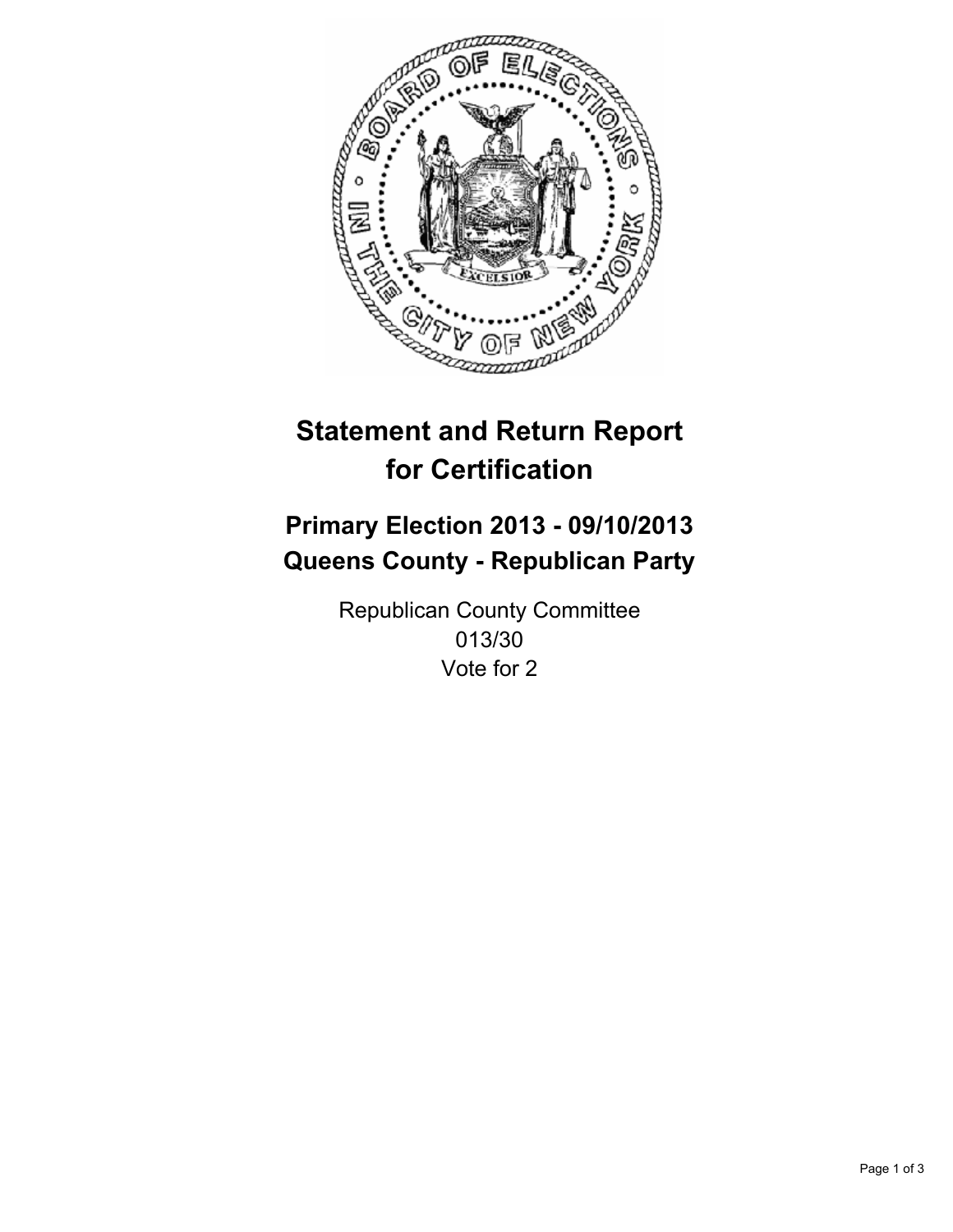

## **Assembly District 30**

| <b>EMERGENCY</b>        | 0  |
|-------------------------|----|
| ABSENTEE/MILITARY       | 2  |
| <b>FEDERAL</b>          | 0  |
| SPECIAL PRESIDENTIAL    | 0  |
| AFFIDAVIT               | 2  |
| ROSALIA M. GERBO        | 15 |
| MICHEAL ANGELO GERBO    | 14 |
| ANDREA M. NUNZIATO      | 17 |
| ANTHONY P. NUNZIATO JR. | 21 |
| <b>Total Votes</b>      | 67 |